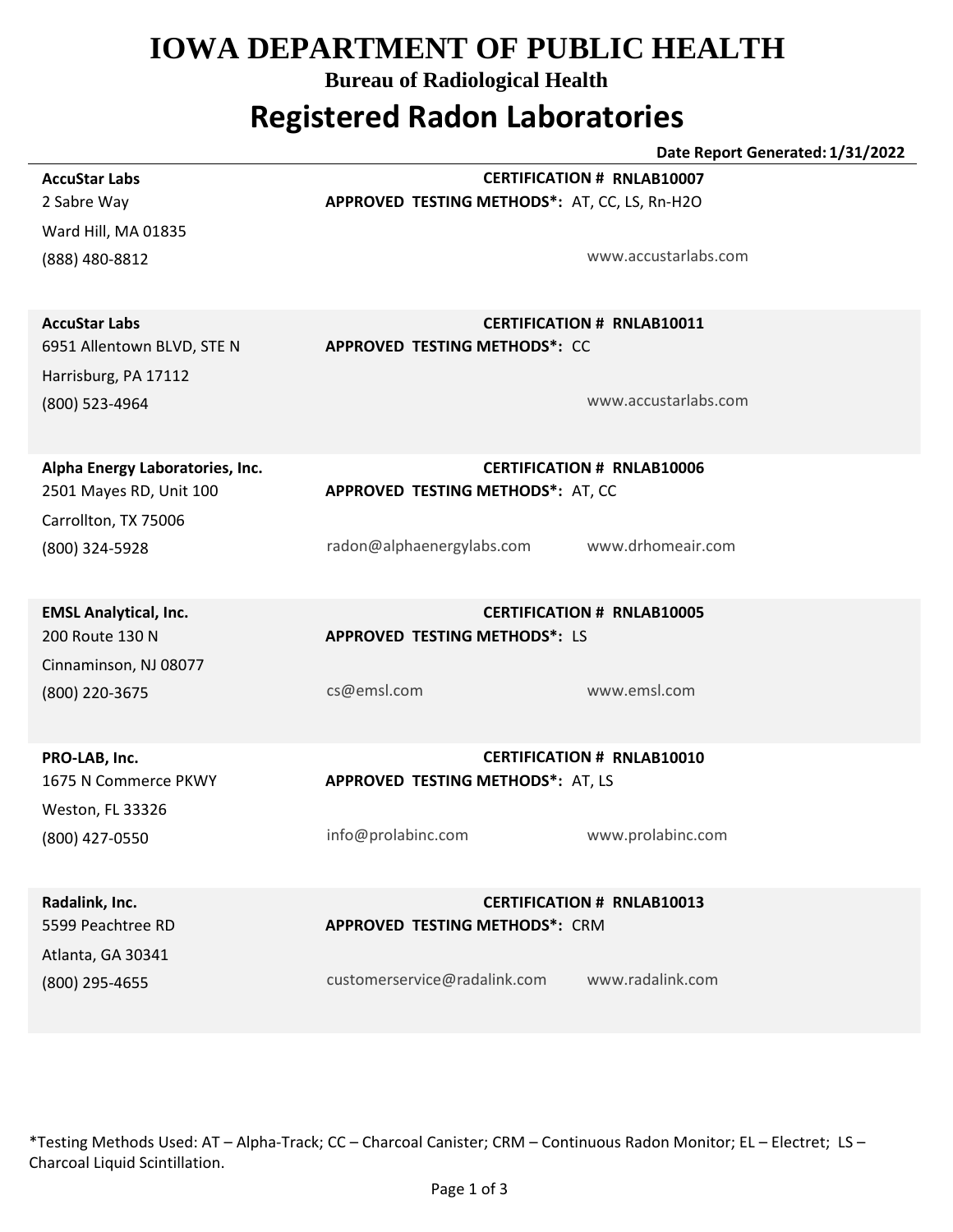# **IOWA DEPARTMENT OF PUBLIC HEALTH**

#### **Bureau of Radiological Health**

# **Registered Radon Laboratories**

|                                                                                             | Date Report Generated: 1/31/2022              |                     |  |
|---------------------------------------------------------------------------------------------|-----------------------------------------------|---------------------|--|
| RAdata, LLC                                                                                 | <b>CERTIFICATION # RNLAB10004</b>             |                     |  |
| 27 Ironia RD, Unit 2                                                                        | APPROVED TESTING METHODS*: CC, LS, Rn-H2O     |                     |  |
| Flanders, NJ 07836                                                                          |                                               |                     |  |
|                                                                                             | info@radata.com                               | www.radata.com      |  |
| (800) 447-2366                                                                              |                                               |                     |  |
|                                                                                             |                                               |                     |  |
| <b>Radiation Safety Services, Inc. (RSSI)</b><br><b>CERTIFICATION # RNLAB10014</b>          |                                               |                     |  |
| 6312 Oakton ST                                                                              | <b>APPROVED TESTING METHODS*: AT</b>          |                     |  |
|                                                                                             |                                               |                     |  |
| Morton Grove, IL 60053-2723                                                                 |                                               |                     |  |
| (800) 762-7774                                                                              | radon@rssi.us                                 | www.rssi.us         |  |
|                                                                                             |                                               |                     |  |
| <b>Radon Test Corp of America (RTCA)</b>                                                    | <b>CERTIFICATION # RNLAB10009</b>             |                     |  |
| 2 Hayes ST                                                                                  | APPROVED TESTING METHODS*: CC, CR, EL, Rn-H2O |                     |  |
|                                                                                             |                                               |                     |  |
| Elmsford, NY 10523                                                                          |                                               |                     |  |
| (800) 457-2366                                                                              | info@rtca.com                                 | www.rtca.com        |  |
|                                                                                             |                                               |                     |  |
| Radonova                                                                                    | <b>CERTIFICATION # RNLAB10002</b>             |                     |  |
| 900 Oakmont LN, STE 207                                                                     | <b>APPROVED TESTING METHODS*: AT</b>          |                     |  |
|                                                                                             |                                               |                     |  |
| Westmont, IL 60559                                                                          |                                               |                     |  |
| (800) 528-8327                                                                              | info@radonova.com                             | www.radonova.com    |  |
|                                                                                             |                                               |                     |  |
| Residential Warranty Services, LLC, d.b.a Priority Lab<br><b>CERTIFICATION # RNLAB10016</b> |                                               |                     |  |
| 698 Pro-Med LN                                                                              | <b>APPROVED TESTING METHODS*: CRM</b>         |                     |  |
|                                                                                             |                                               |                     |  |
| Carmel, IN 46032                                                                            |                                               |                     |  |
| (833) 450-2946                                                                              | legal@rwswarranty.com                         | www.breezeradon.com |  |
|                                                                                             |                                               |                     |  |
| Spruce Environmental Technologies, Inc. (aka Air Chek, Inc.) CERTIFICATION # RNLAB10012     |                                               |                     |  |
| <b>APPROVED TESTING METHODS*: CC, CR</b><br>1936 Butler Bridge RD                           |                                               |                     |  |
| Mills River, NC 28759                                                                       |                                               |                     |  |
|                                                                                             | info@radon.com                                | www.radon.com       |  |
| (800) 247-2435                                                                              |                                               |                     |  |
|                                                                                             |                                               |                     |  |

\*Testing Methods Used: AT – Alpha-Track; CC – Charcoal Canister; CRM – Continuous Radon Monitor; EL – Electret; LS – Charcoal Liquid Scintillation.